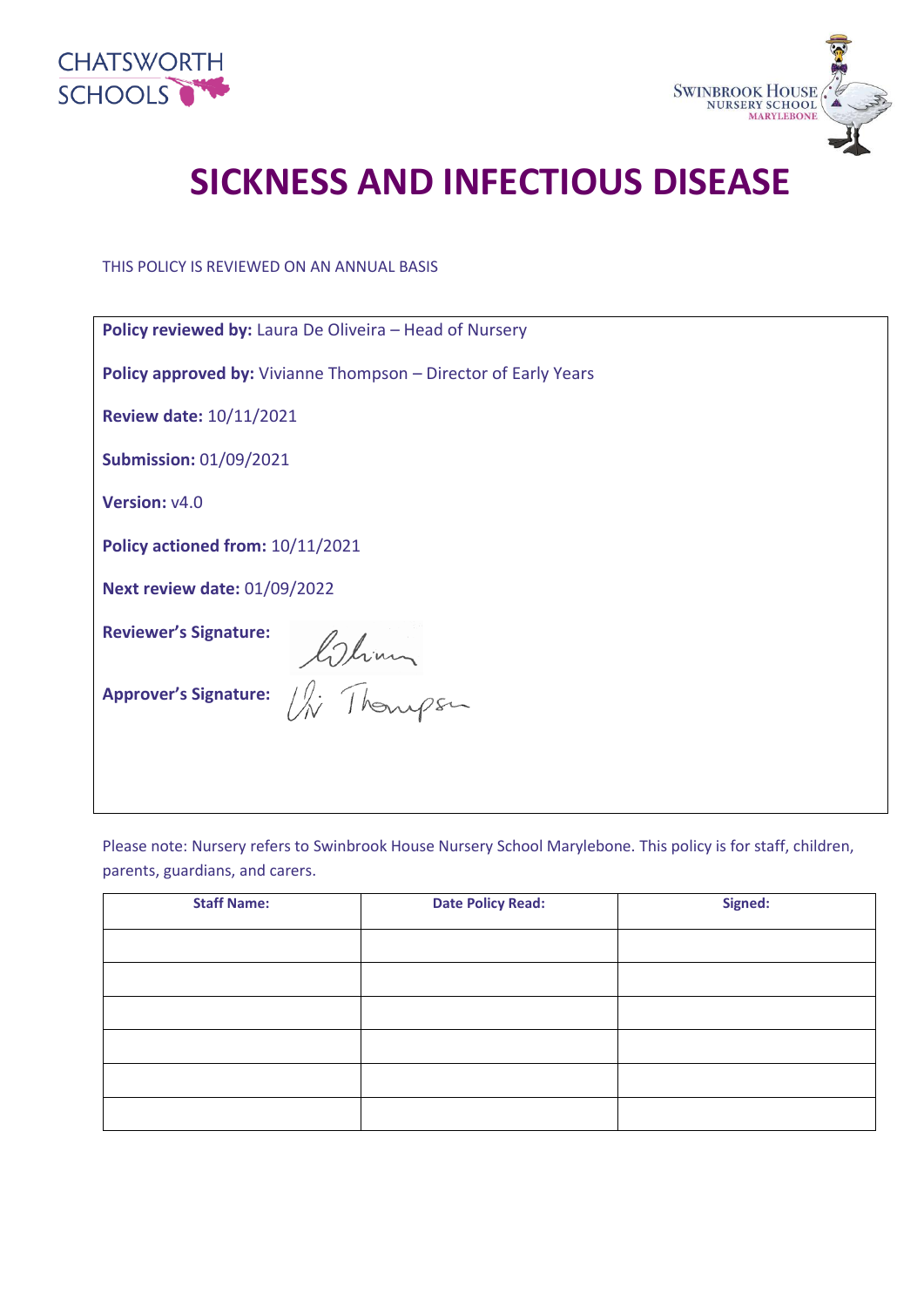

Swinbrook House Nursery School Marylebone encourages and promotes good health and hygiene for all the children in their care.

**SWINBROOK HOUSE NURSERY SCHOOL MARYLEBONE** 

Children are encouraged to develop good health and hygiene routines and we promote positive healthy lifestyles.

Schools and nurseries are common sites for transmission of infections. Children are particularly susceptible because:

- they have immature immune systems
- have close contact with other children
- sometimes have no or incomplete vaccinations
- have a poor understanding of hygiene practices

These guidelines aim to provide information for staff and the wider nursery community about managing a range of common and important childhood infections in our nurseries.

The way we prevent and manage infectious disease in our setting is to;

- promote immunisation
- promptly exclude the unwell child or member of staff where necessary
- check that effective handwashing and hygiene is being carried out routinely

Micro-organisms such as bacteria, viruses and fungi are everywhere and commonly do not cause infection (and can even be beneficial). However, some do cause infection resulting in symptoms such as fever and sickness.

Infections in children are common. This is because a child's immune system is immature. Added to this, young children often have close contact with their friends, for example through play, and lack good hygiene habits, making it easier for infections to be passed on.

Many diseases can spread before the individual shows any symptoms at all (during the infectious period). For example a pupil with chickenpox is infectious to others 1 to 2 days before the rash appears.

Infection prevention and control measures aim to interrupt the cycle of infection by promoting the routine use of good standards of hygiene so that transmission of infection is reduced overall. This is usually through:

- immunisation of pupils and staff
- good hand washing
- making sure the environment is kept clean

Where a case of infection is known, measures aim to reduce or eliminate the risk of spread through information and prompt exclusion of a case where necessary.

If a child appears to be **significantly** unwell during the day – has a temperature, sickness, diarrhoea, or any other symptoms that are causing a child discomfort, particularly in the head or stomach, parents /carers will be asked to collect the child. Depending on the symptoms, mild illness will be monitored by staff in the nursery and the most senior member of staff on site informed. Certain illnesses regardless of severity are identified as requiring immediate isolation.

We as a nursery have adopted exclusion advice from Public Health England and NHS UK guidelines, the details of which can be found in the Exclusions Table on the next page.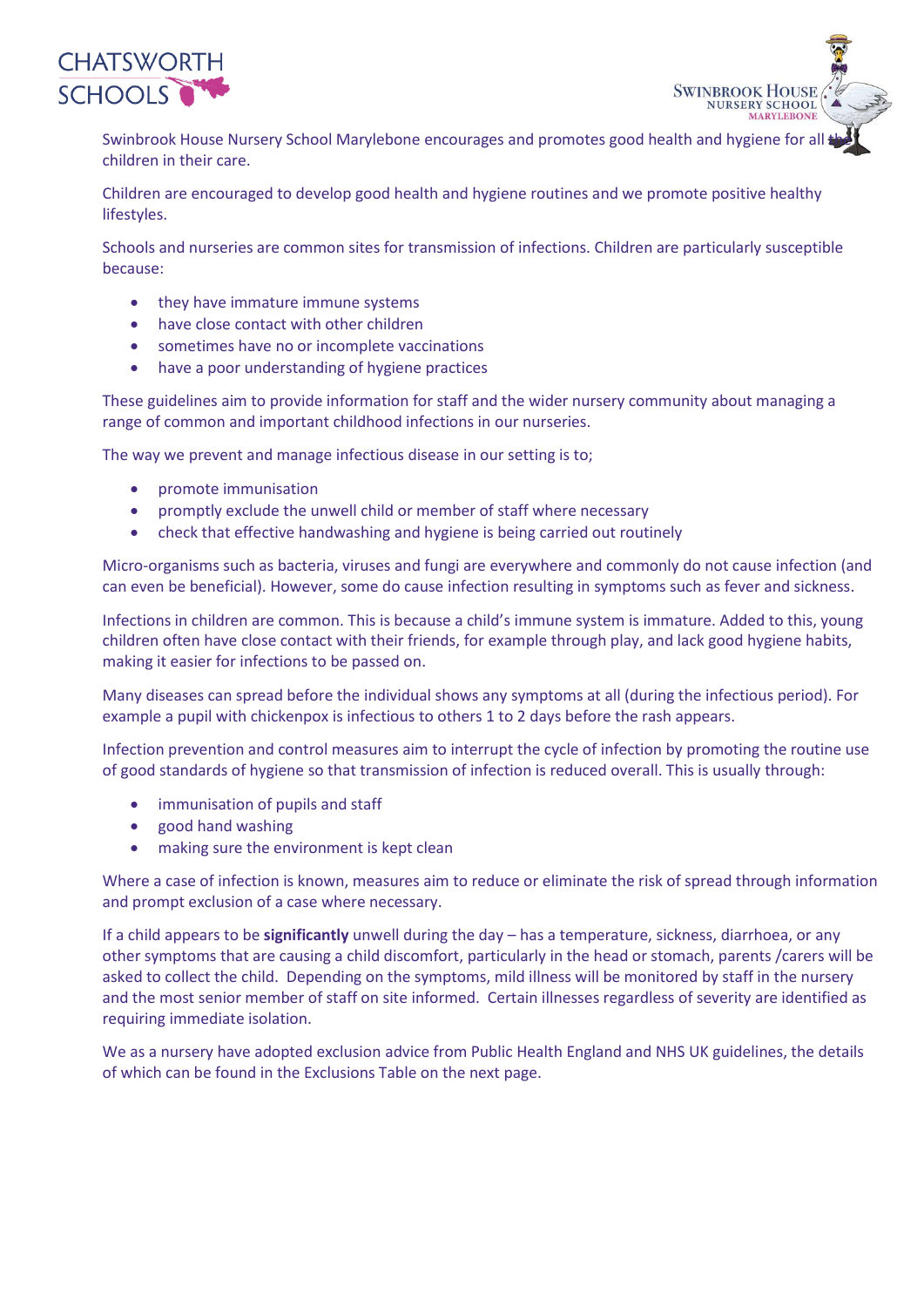



## Exclusion Table

| Infection                                     | <b>Exclusion Period</b>                                                                               | Comments                                                                                                                                                                                                         |  |
|-----------------------------------------------|-------------------------------------------------------------------------------------------------------|------------------------------------------------------------------------------------------------------------------------------------------------------------------------------------------------------------------|--|
| Athlete's foot                                | <b>None</b>                                                                                           | Athlete's foot is not a serious condition. Treatment is recommended.                                                                                                                                             |  |
| <b>Chicken Pox</b>                            | Five days from onset of rash and<br>all the lesions have crusted over                                 |                                                                                                                                                                                                                  |  |
| <b>Cold Sores</b><br>(Herpes Simplex)         | <b>None</b>                                                                                           | Avoid kissing and contact with the sores. Cold soresare generally mild and heal<br>without treatment                                                                                                             |  |
| Conjunctivitis                                | <b>None</b>                                                                                           | If an outbreak/cluster* occurs, consult your local HPT *3 or more cases as per PHE<br>& may result in your child being asked to remain at home while eye discharge is<br>consistently reappearing after bathing. |  |
| Diarrhoea and<br>Vomiting                     | Whilst symptomatic and 48 hours<br>after the last symptoms.                                           |                                                                                                                                                                                                                  |  |
| Diphtheria *                                  | <b>Exclusion is essential. Always</b><br>consult with your local HPT                                  | Preventable by vaccination. Family contacts must beexcluded until cleared to return<br>by your local HPT                                                                                                         |  |
| Flu (influenza)                               | Until recovered                                                                                       | Report outbreaks to your local HPT.                                                                                                                                                                              |  |
| <b>Glandular Fever</b>                        | <b>None</b>                                                                                           |                                                                                                                                                                                                                  |  |
| Hand Foot and<br>Mouth                        | <b>None</b>                                                                                           | Contact your local HPT if a number of children are affected. Exclusion may be considered<br>in some circumstances.                                                                                               |  |
| <b>Head lice</b>                              | <b>None</b>                                                                                           | Treatment recommended only when live lice seen                                                                                                                                                                   |  |
| Hepatitis A*                                  | Exclude until seven days after<br>onset of jaundice (or 7 days after<br>symptom onset if no jaundice) | In an outbreak of hepatitis, A, your local HPT willadvise on control measures                                                                                                                                    |  |
| Hepatitis B*, C*, HIV                         | <b>None</b>                                                                                           | Hepatitis B and C and HIV are blood borne virusesthat are not infectious through<br>casual contact. Contact your local HPT for more advice                                                                       |  |
| Impetigo                                      | Until lesions are crusted /healed<br>or48 hours after starting antibiotic<br>treatment                | Antibiotic treatment speeds healing and reduces the infectious period.                                                                                                                                           |  |
| Measles*                                      | Four days from onset of rash and<br>recovered                                                         | Preventable by vaccination (2 doses of MMR). Promote MMR for all pupils and staff.<br>Pregnant staffcontacts should seek prompt advice from their GP or                                                          |  |
| Meningococcal<br>meningitis*/<br>septicaemia* | Until recovered                                                                                       | Meningitis ACWY and B are preventable by vaccination (see national schedule @<br>www.nhs.uk). Your local HPT will advise on any action needed                                                                    |  |
| Meningitis* due to<br>other bacteria          | Until recovered                                                                                       | Hib and pneumococcal meningitis are preventable byvaccination (see national schedule @<br>www.nhs.uk) Your local HPT will advise on any action needed                                                            |  |
| Meningitis viral*                             | <b>None</b>                                                                                           | Milder illness than bacterial meningitis. Siblings and other close contacts of a case need<br>not be excluded.                                                                                                   |  |
| <b>MRSA</b>                                   | <b>None</b>                                                                                           | Good hygiene, in particular handwashing and environmental cleaning, are important to<br>minimise spread. Contact your local HPT for more                                                                         |  |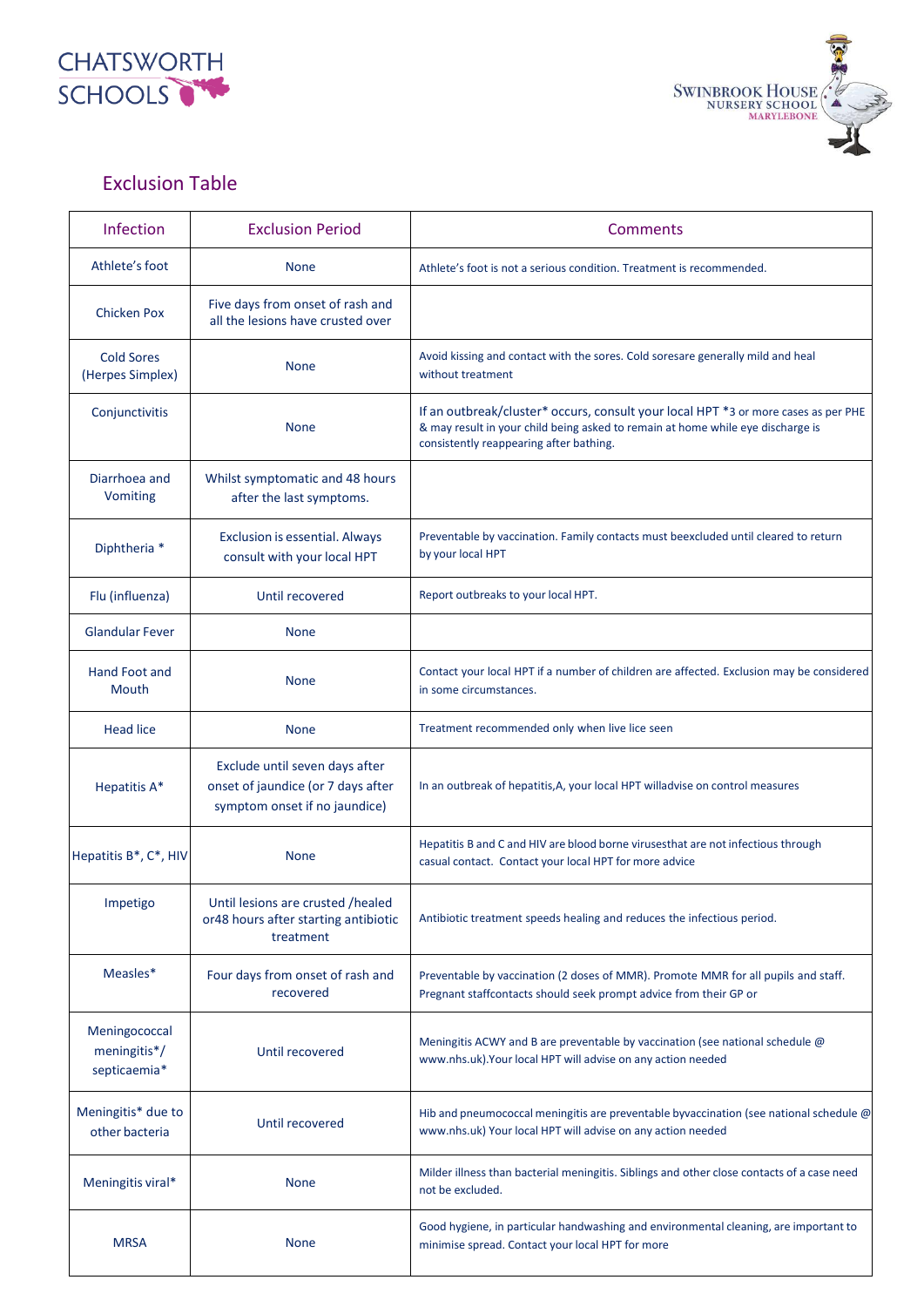

| Five days after onset of swelling | Preventable by vaccination with 2 doses of MMR (seenational schedule $\omega$ www.nhs.pt |
|-----------------------------------|------------------------------------------------------------------------------------------|
| Mumps*                            | Promote MMR forall pupils and staff.                                                     |

SWINBROOK HOUSE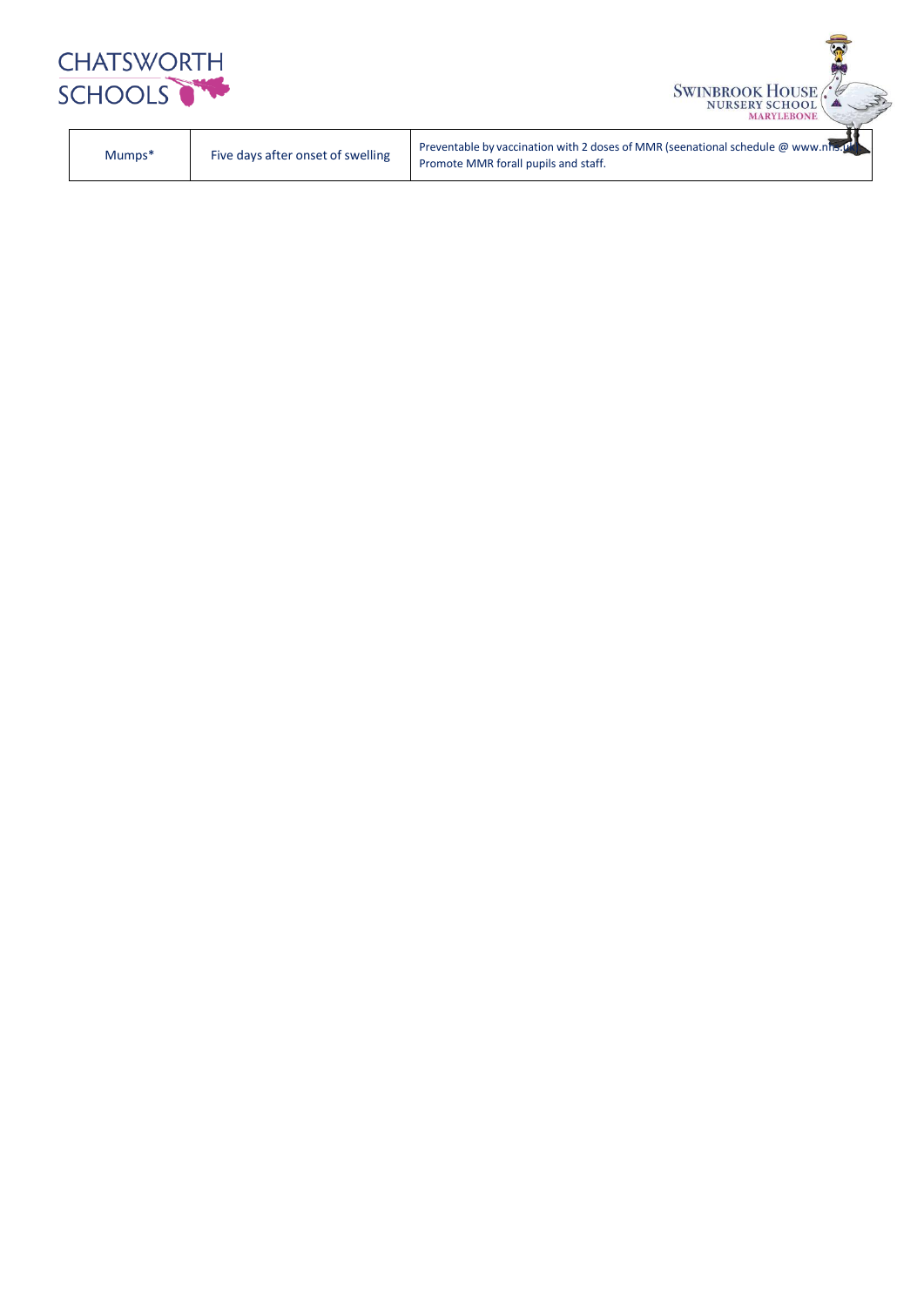

| <b>Infection</b>                                    | <b>Exclusion period</b>                                                                                | Comments                                                                                                                                                                                                    |  |
|-----------------------------------------------------|--------------------------------------------------------------------------------------------------------|-------------------------------------------------------------------------------------------------------------------------------------------------------------------------------------------------------------|--|
| Ringworm                                            | Not usually required.                                                                                  | Treatment is needed.                                                                                                                                                                                        |  |
| Rubella (German<br>measles)                         | Five days from onset of rash                                                                           | Preventable by vaccination with 2 doses of MMR (see national schedule @ www.nhs.uk).<br>Promote MMR for all pupils and staff. Pregnant staff contacts should seek prompt advice<br>from their GP or midwife |  |
| Scarlet fever                                       | Exclude until 24hrs of appropriate<br>antibiotic treatment completed                                   | A person is infectious for 2-3 weeks if antibiotics are not administered. In the event of<br>two or more suspected cases, please contact local health                                                       |  |
| <b>Scabies</b>                                      | Can return after first treatment                                                                       | Household and close contacts require treatment at the same time.                                                                                                                                            |  |
| Slapped cheek / Fifth<br>disease/Parvo<br>virus B19 | None (once rash has developed)                                                                         | Pregnant contacts of case should consult with their GP or midwife.                                                                                                                                          |  |
| Threadworms                                         | <b>None</b>                                                                                            | Treatment recommended for child & household                                                                                                                                                                 |  |
| <b>Tonsillitis</b>                                  | <b>None</b>                                                                                            | There are many causes, but most cases are due to viruses and do not need an antibiotic<br>treatment                                                                                                         |  |
| <b>Tuberculosis (TB)</b>                            | Always consult your local HPT<br><b>BEFORE disseminating</b><br>information to<br>staff/parents/carers | Only pulmonary (lung) TB is infectious to others. Needs close, prolonged contact to<br>spread                                                                                                               |  |
| Warts and verrucae                                  | <b>None</b>                                                                                            | Verrucae should be covered in swimming pools, gyms and changing rooms                                                                                                                                       |  |
| Whooping cough<br>(pertussis)*                      | Two days from starting antibiotic<br>treatment, or 21 days from onset of<br>symptoms if no antibiotics | Preventable by vaccination. After treatment, non-infectious coughing may continue for<br>many weeks. Your local HPT will organise any contact tracing                                                       |  |

**SWINBROOK HOUSE** 

**MARYLEBONI** 

\*denotes a notifiable disease. It is a statutory requirement that doctors report a notifiable disease to the proper officer of the local authority (usually a consultant in communicable disease control).

Health Protection Agency Guidance on Infection Control in Schools and other Child Care Settings. HPA: London.

#### TEMPERATURES

Each nursery has a procedure for dealing with children who present with a suspected raised temperature.

A normal temperature in babies and children is about 36.4°C, but this can vary slightly from child to child

A high temperature is 38.0°C or more and is the body's natural response to fighting infections like coughs and colds. Many things can cause a high temperature in children, from common childhood illnesses like chickenpox and tonsillitis, to vaccinations.

A baby or young child may have a high temperature if they:

- feel hotter than usual to touch on their forehead, back or stomach
- feel sweaty or clammy
- have flushed cheeks

The nursery will take a child's temperature **as soon as they are concerned**, this is recorded with date and time regardless of outcome.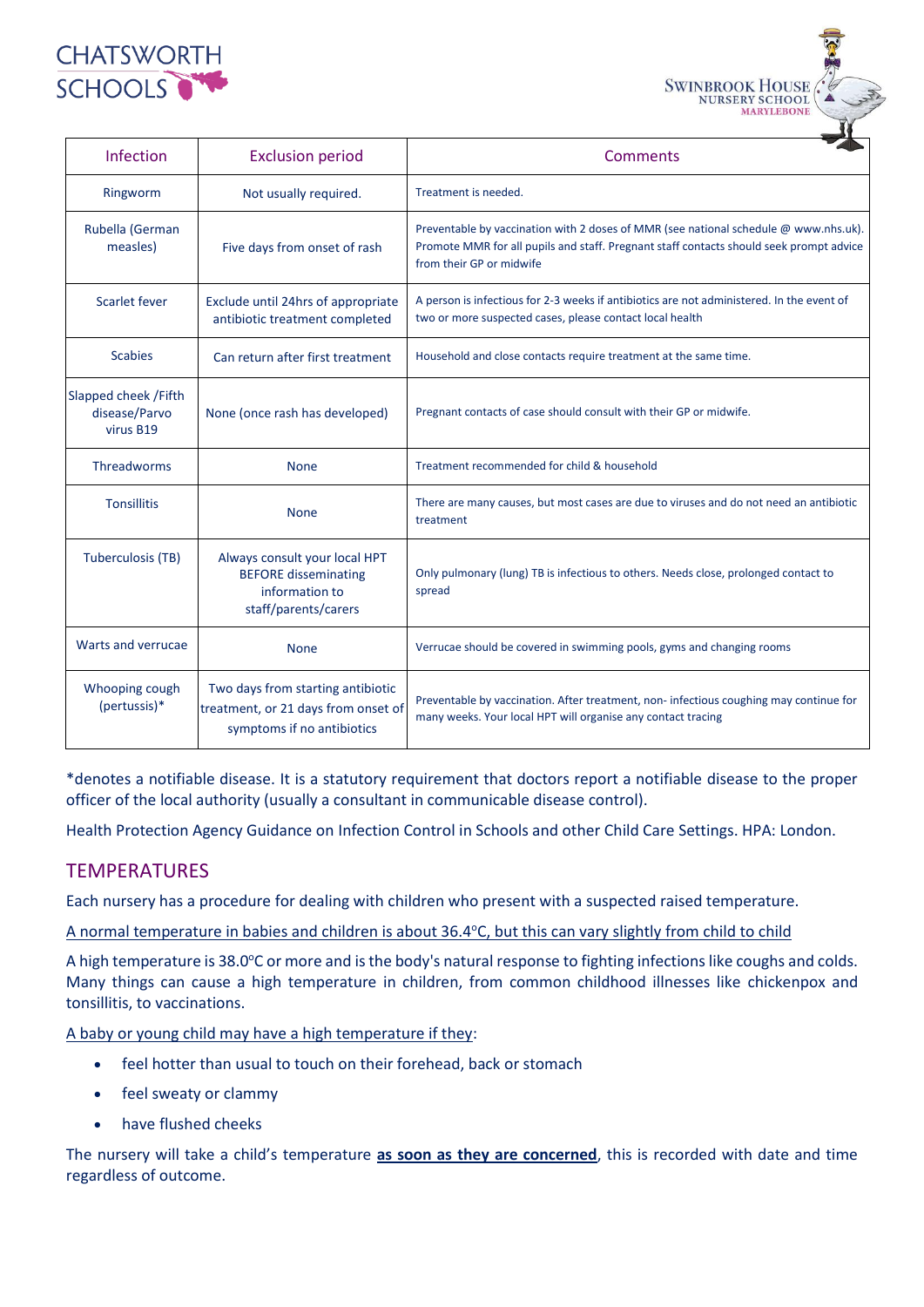



Where the temperature taken reads over 38°C:

- Inform senior staff immediately
- Record first temperature taken on 'Temperature Record' form
- Offer the child water and take off a layer of clothing if appropriate
- Take temperature again within 15 minutes and record again
- Inform senior staff of changes or developments
- If no decrease in temperature, senior staff will phone parents and inform them of the temperature and ask them to collect their child as soon as possible
- Ask parents (if we have permission signed) if they would like us to give their child paracetamol (Calpol) while they wait to be collected
- Continue to record temperature on form every 10 minutes until parent/carer arrives to collect, have them sign the form on arrival

Where the temperature taken reads over  $39.0^{\circ}$ C:

- Inform senior staff and notify the parents to collect their child immediately.
- Record first temperature taken on 'Temperature Record' form
- Offer the child water and take off a layer of clothing if appropriate
- Take temperature again within 10 minutes and record again
- Inform senior staff of changes or developments
- Ask parents (if we have permission signed) if they would like us to give their child paracetamol (Calpol) while they wait to be collected
- Continue to record temperature on form every 10 minutes until parent/carer arrives to collect, have them sign the form on arrival
- Staff should supervise the child in a separate room away from the other children, until the child goes home / Senior staff will assess if medical intervention is required at any time.

A child with a temperature must be clear of their temperature without the assistance of medication for at least 24 hours before returning to the nursery.

Each case is to be assessed on an individual basis by the child's key person and management in order ascertain the best treatment or action needed at any given time.

Always advice parents on collection to contact a GP or call 111 if:

a baby's temperature rises to 39°C or higher if they're 3 to 6 months old

If a child has a temperature, they are kept cool, by removing top clothing, and kept away from draughts.

Parents are advised to take the child to the doctor before returning them to school.

In extreme cases of emergency, the child should be taken to the nearest hospital and the parents informed.

#### SICKNESS AND DIARRHOEA

If a child develops diarrhoea and/or vomiting while at nursery, we will inform the parents with a courtesy call. If the child has more than 2 episodes of diarrhoea and/or vomiting, they will need to be collected from nursery. If the child continues to have a further episode of diarrhoea and/or vomiting they must stay at home.

After a case of diarrhoea or sickness, children must have been clear for 48 hours from last episode, before returning to nursery.

The Nursery Manager will ensure that the child has returned to good health before readmitting them and may at her discretion refuse readmission until clearance has been obtained from a medical practitioner.

### COVID 19 (Coronavirus)

It is still possible to catch and spread COVID-19, even if you are fully vaccinated.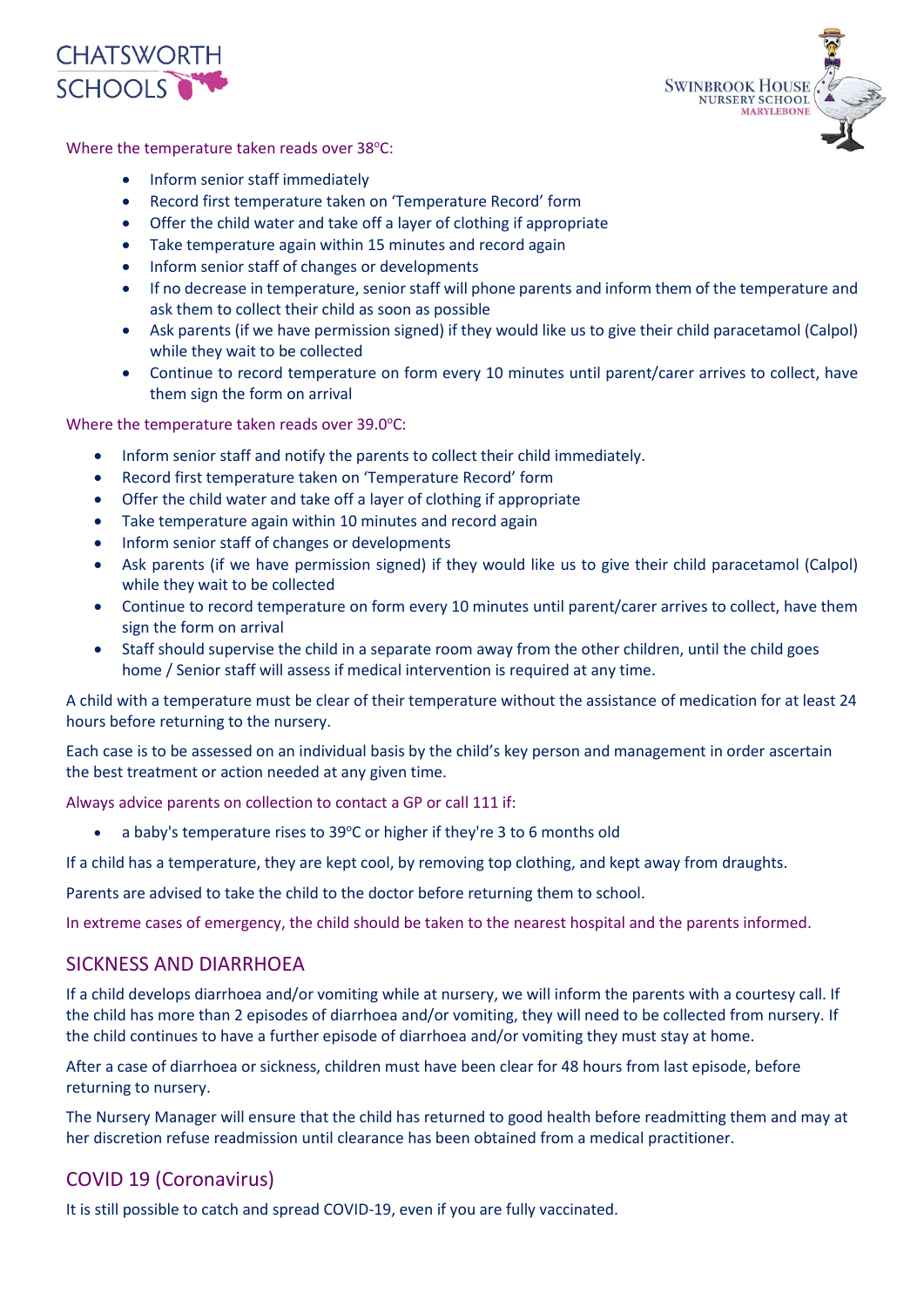

Anyone with symptoms or a positive test result should [stay at home](https://www.gov.uk/government/publications/covid-19-stay-at-home-guidance/stay-at-home-guidance-for-households-with-possible-coronavirus-covid-19-infection) and self-isolate immediately. If you have symptoms of COVID-19, you should arrange to [take a PCR test](https://www.gov.uk/get-coronavirus-test) as soon as possible, even if you've had one or more doses of a C-19 vaccine.

**SWINBROOK HOUSE NURSERY SCHOOL MARYLEBONE** 

The main symptoms of coronavirus are:

- a high temperature if your child feels hot to touch on their chest or back (you do not need to measure temperature)
- a new, continuous cough this means coughing a lot for more than an hour, or 3 or more coughing episodes in 24 hours
- a loss or change to their sense of smell or taste this may be difficult to detect in very young children

If you or your child have any of these symptoms, get a PCR test to check if you have coronavirus and stay at home until you get your result, even if the symptoms are mild.

We will follow government guidelines in relation to testing and self-isolation as these are likely to change at any given time.

The risk of catching or passing on COVID-19 can be higher in certain places and when doing certain activities. COVID-19 is spread by airborne transmission, close contact via droplets, and via surfaces. Airborne transmission is a very significant way that the virus circulates. It is possible to be infected by someone you don't have close contact with, especially if you're in a crowded and/or poorly ventilated space.

Close contact with an infected person is also a significant way COVID-19 is spread. When someone with COVID-19 breathes, speaks, coughs or sneezes, they release particles containing the virus that causes COVID-19. The particles can come into contact with the eyes, nose or mouth or can be breathed in by another person. The particles can also land on surfaces and be passed from person to person via touch. In general, the risk of catching or passing on COVID-19 is higher in crowded and enclosed spaces, where there are more people who might be infectious and limited fresh air.

In situations where there is a higher risk of catching or passing on COVID-19, you should be particularly careful to follow the guidance on keeping yourself and others safe as we return to normality. Every little action helps to keep us all safer. We will where possible ensure greater ventilation and be outdoors wherever possible.

**Hand Hygiene** Frequent and thorough hand cleaning should now be regular practice. You should continue to ensure that children clean their hands regularly. This can be done with soap and water or hand sanitiser.

**Respiratory Hygiene** The 'catch it, bin it, kill it' approach continues to be very important.

#### NITS AND HEAD LICE

Nits and head lice are not an excludable condition although immediate treatment is preferred with the presence of a high number of lice to decrease chances of spreading to others.

On identifying cases of head lice, parents are informed, asked to treat the child as soon as possible and it is recommended to treat all the members of the household.

#### **CONJUNCTIVITIS**

Conjunctivitis is an inflammation of the outer lining of the eye and eyelid causing an itchy red eye with a sticky or watery discharge. It can be caused by bacteria or viruses or due to an allergy.

Conjunctivitis can be caused by a bacteria or a virus and can be treated with eye drops or bathing the eyes to remove the discharge. Spread is by direct or indirect contact with discharge from the eyes. Prompt treatment and good hand washing helps to prevent spread especially after contact with infectious secretions.

Conjunctivitis can be spread by contact with discharge from the eye which gets onto the hands or towel when the child rubs their eyes. The disease is not an excludable condition, however PHE advise that if there is an outbreak in a room within the setting, children should not attend the nursery. An outbreak is identified as more than 3 cases and it is the policy of the nursery to exclude if cases rise to three or more within a room.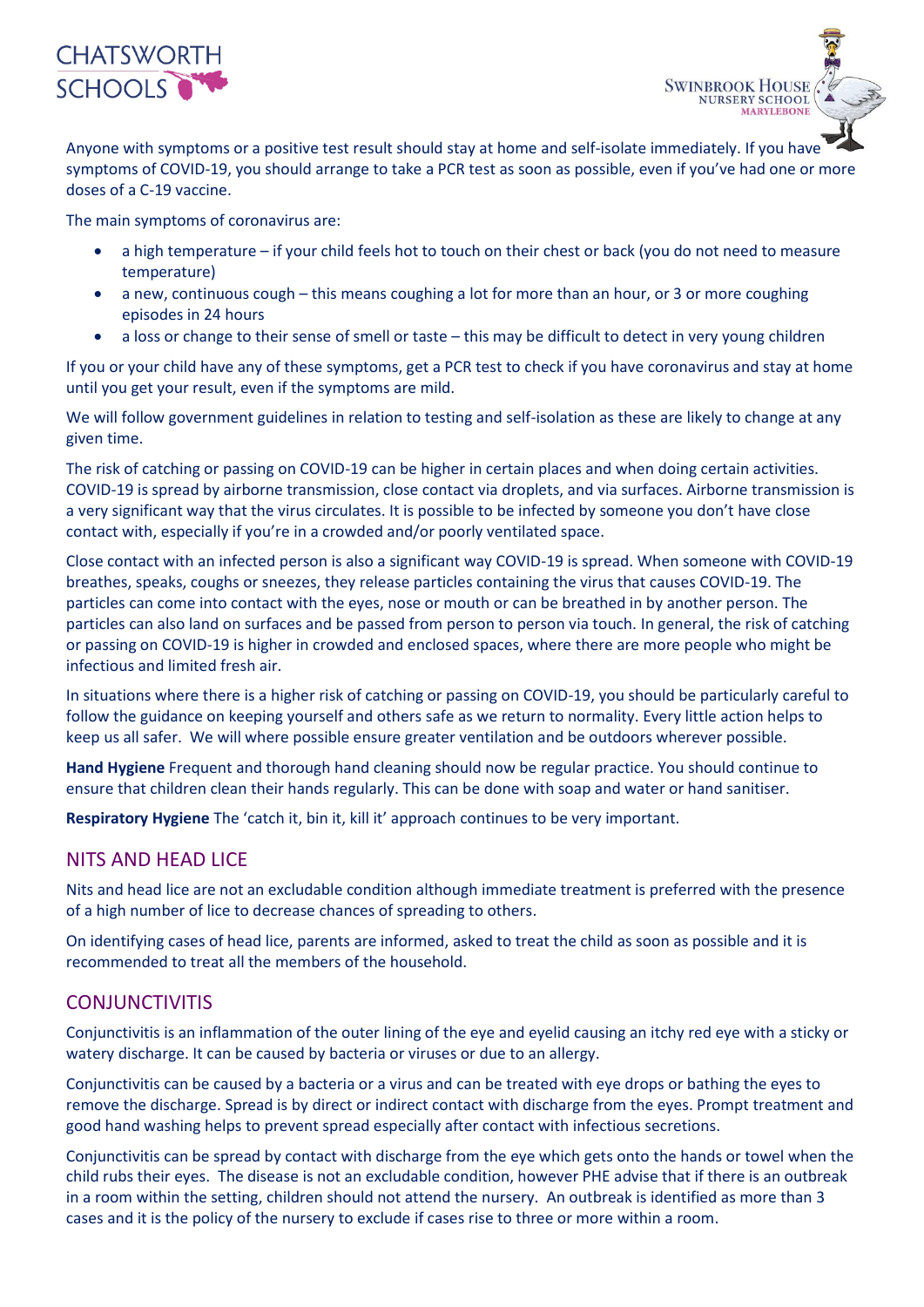



If your child should exhibit symptoms of conjunctivitis the follow will be advised;

- Parents should seek professional advice.
- Children should be encouraged not to rub their eyes and to wash their hand frequently.

The nursery manager will contact the local Health Protection Team if an outbreak or cluster occurs for further advice.

#### HAND, FOOT AND MOUTH DISEASE

Hand, foot and mouth disease is a common viral illness in childhood. It is generally a mild illness caused by an enterovirus. In very rare instances it can be more severe.

The child usually develops a fever, reduced appetite and generally feels unwell. One or two days after these symptoms a rash will develop with blisters on their cheeks, hands and feet. Not all cases have symptoms. The incubation period is 3 to 5 days.

Hand, foot and mouth infection is most contagious in the first 7 days but the virus can stay in the body for a few weeks. Spread is by direct contact with the secretions of the infected person (including faeces) and by coughing and sneezing. Younger children are more at risk because they tend to play closely with peers. Promote good hand washing to reduce the risk of transmission even after the child is well because the virus can still be present in the faeces and saliva (spit) for a few weeks.

Children are safe to return to school or nursery as soon as they are feeling better, there is no need to stay off until the blisters have all healed. Keeping your child off for longer periods is unlikely to stop the illness spreading. Exclusion of a well pupil is not required.

Do ensure that any tissues used to for nose and throat are disposed of or washed immediately and hand washing is promoted.

#### INFLUENZA

Influenza, commonly known as flu, is caused by a virus, usually influenza A or B. The illness is very infectious and easily spreads in crowded populations and in enclosed spaces. Flu viruses are always changing so this winter's flu strains will be slightly different from last winter's. Annual vaccination is recommended for certain groups of people. Currently all children between the ages of 2, 3 or 4 years and children in year groups 1, 2 and 3 are recommended to have vaccination against influenza.

Influenza is a respiratory illness and commonly has a sudden onset. Symptoms include headache, fever, cough, sore throat, aching muscles and joints and tiredness. Cases are infectious 1 day before to 3 to 5 days after symptoms appear. By breathing in droplets coughed out into the air by infected people or by the droplets landing on mucous membranes. Transmission may also occur by direct or indirect contact with respiratory secretions for example via soiled tissues, surfaces. Incubation period is between 1 to 3 days.

There is no precise exclusion period. Adults and children with symptoms of influenza are advised to remain at home until recovered. We will encourage children and staff with flu-like symptoms to stay at home until recovered.

#### ROTAVIRUS

Rotavirus infection is the most common cause of gastroenteritis (inflammation of the intestines) in children under 5 years of age worldwide. Rotavirus is a highly infectious virus and can cause severe diarrhoea, stomach cramps, vomiting, dehydration and mild fever. These symptoms usually last from 3 to 8 days.

Rotavirus is highly contagious and is mainly transmitted by the faecal-oral route, although respiratory transmission may also occur. Children should not return to nursery until 48 hours after symptoms have subsided.

#### THREADWORM

Threadworm infection is an intestinal infection and is very common childhood infection.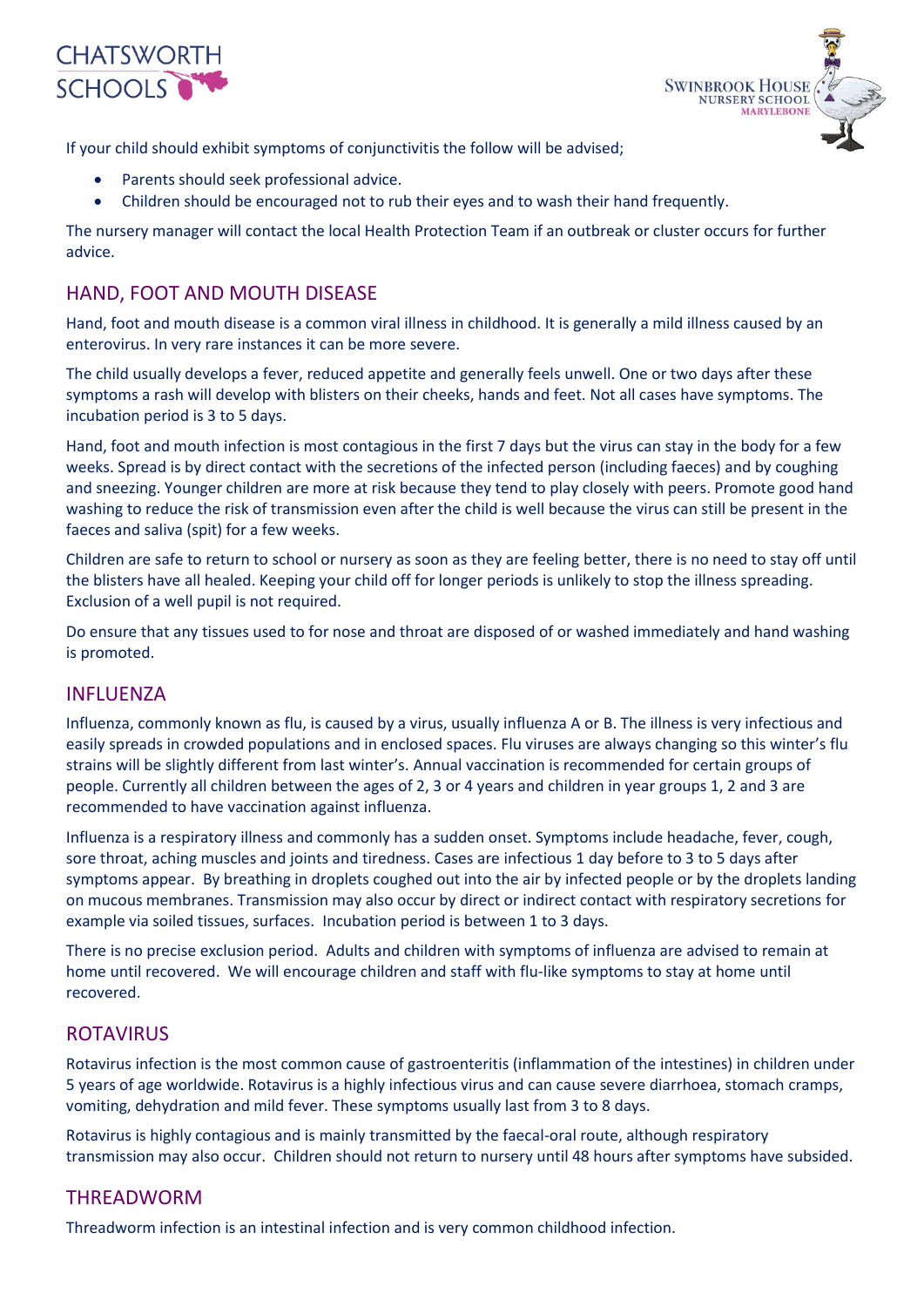

Adult worms live in the small intestine. Mature female worms migrate through the anus and lay thousands of eggs on the perianal skin causing itching, particularly at night. Infective embryos develop within 5 to 6 hours and these are transferred to the mouth on fingers as a result of scratching. Larvae emerge from the eggs in the small intestine and develop into adult worms.

**SWINBROOK HOUSE NURSERY SCHOOL MARYLEBONE** 

Re-infection is common and infectious eggs are also spread to others directly on fingers or indirectly on bedding, clothing and environmental dust.

#### ALLERGIES

When children start the parents are asked if they suffer from any known allergy. This is recorded on their Medical Form, their Settling-In Form and on the Allergy Photograph List updated termly and kept in the kitchen and the lobby. All staff are shown how to use an EpiPen and 'puffer' Inhalers as part of their paediatric first aid course.

No nuts or nut products are allowed in the school and parents and children are made aware of this.

#### REPORTING OF 'NOTIFIABLE DISEASES' (INFECTIOUS DISEASE)

Children may not attend nursery school if suffering from an Infectious Disease and must remain absent for the required exclusion time.

If a child or adult is diagnosed suffering from a notifiable disease, under the Public Health (Infectious Diseases) regulations 1988, the GP will report this to the Health Protection Agency. When the school becomes aware, or is formally informed of the notifiable disease, the manager informs Ofsted and acts on any advice given by the Health Protection Agency.

#### **OFSTED 0300 123 1231**

Virus' such as HIV, Hepatitis (A, B and C) or Coronavirus are spread through body fluids. Hygiene precautions for dealing with body fluids are the same for all children and adults. Single use vinyl gloves and aprons are worn when dealing with blood, urine, faeces, or vomit.

Protective gloves are used for rinsing clothes after changing. Soiled clothing is rinsed and double-bagged for parents to collect. Spills of blood, urine, faeces, or vomit are cleared using mild disinfectant solution and cloths. Cloths must be double-bagged and disposed of directly into the main dustbins outside.

Tables and other furniture, furnishings or toys affected by blood, urine, faeces, or vomit are cleaned using disinfectant.

#### SERIOUS ILLNESS OR INJURY

If a child becomes seriously ill or injured during the session, the nursery school reserves the right to call for emergency assistance and, if necessary, remove the child to hospital and give permission for emergency treatment to be administered. If we must take your child to hospital as a result of an illness or accident, we will do our utmost to inform you immediately.

All accidents are reported on an Accident Form which is then kept in a file in the Office. Parents will be asked to sign the form in the event of their child having an accident whilst at nursery school.

#### MEDICATION

Should your child require occasional or regular medication, where possible doses should be set to be given at home however in the case of antibiotics and prescribed medicines they can be administered at nursery. All paperwork must be completed and signed in advance of any medication being administered. Prescription medication will not be administered without a valid prescription label from a medical professional.